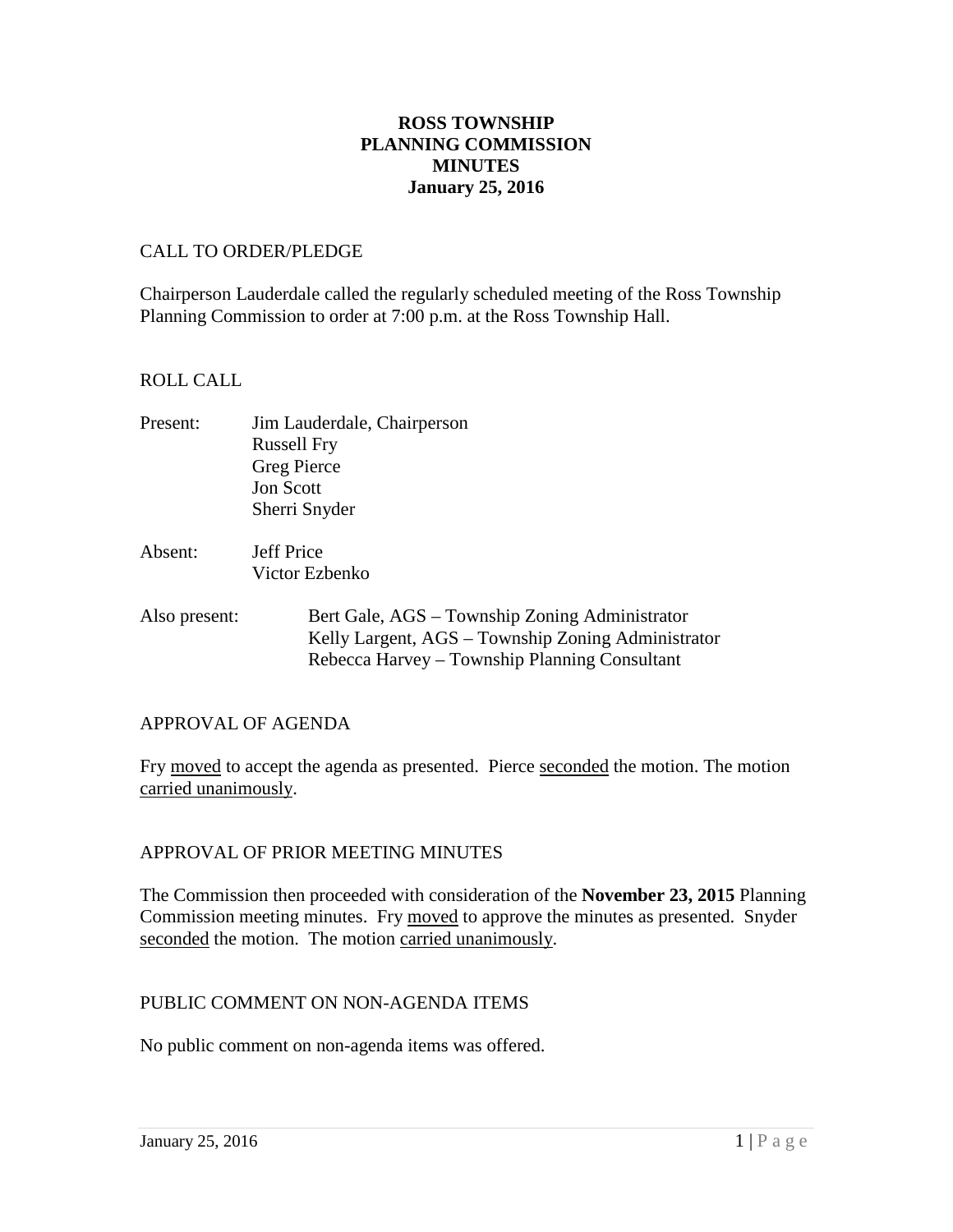#### NEW BUSINESS

No New Business was identified for consideration by the Planning Commission.

#### UNFINISHED BUSINESS

1. Horse Boarding Facility

Chairperson Lauderdale noted that at the November 23, 2015 Planning Commission meeting, Gale had provided an update on Township communications with Mr. & Ms Terpening regarding the use of their property on Baseline Road as a horse boarding facility. In response to a request for guidance, the Commission had advised that AGS should continue with application of the standard ordinance enforcement process.

Gale reported that Attorney Kaufman has recently communicated the following: 1) Steve Mahoney, RFTA Inspector, completed his inspection of the Terpening horse boarding facility; 2) the Terpening horse boarding facility has been determined to be under the jurisdiction of RFTA GAAMPS and not the Ross Township Zoning Ordinance; and, 3) the Terpening horse boarding facility has been found to be in compliance with applicable GAAMPS.

Planning Commission discussion ensued regarding how to address complaints received regarding the Terpening horse boarding facility if they arise. It was agreed that any such concerns would be forwarded to the Michigan Department of Agriculture for resolution.

The Planning Commission then proceeded with a review of the existing standards applicable to a 'Horse Boarding or Riding Stable' set forth in Article 20, Items 4., 5.f. and 13, Zoning Ordinance. Reference was also made to ordinance text from Barry, Prairieville and Richland Townships compiled by Harvey and presented at the November 23, 2015 meeting. Using the information provided, the Commission discussed appropriate/desired setback standards for horse boarding facilities.

The following points of consensus were noted:

- Section 5.5 sets forth 'Conditions and Limitations', including setbacks, for the *'keeping of horses, cattle, and similar animals'* in the R-R Rural Residential District, but **excludes** *'horse boarding or riding stables approved as a special land use'.*
- some distance revisions to Article 20, Items 5.f. and 13. are justified based on the ordinance text from Barry, Prairieville and Richland Townships and Section 5.5.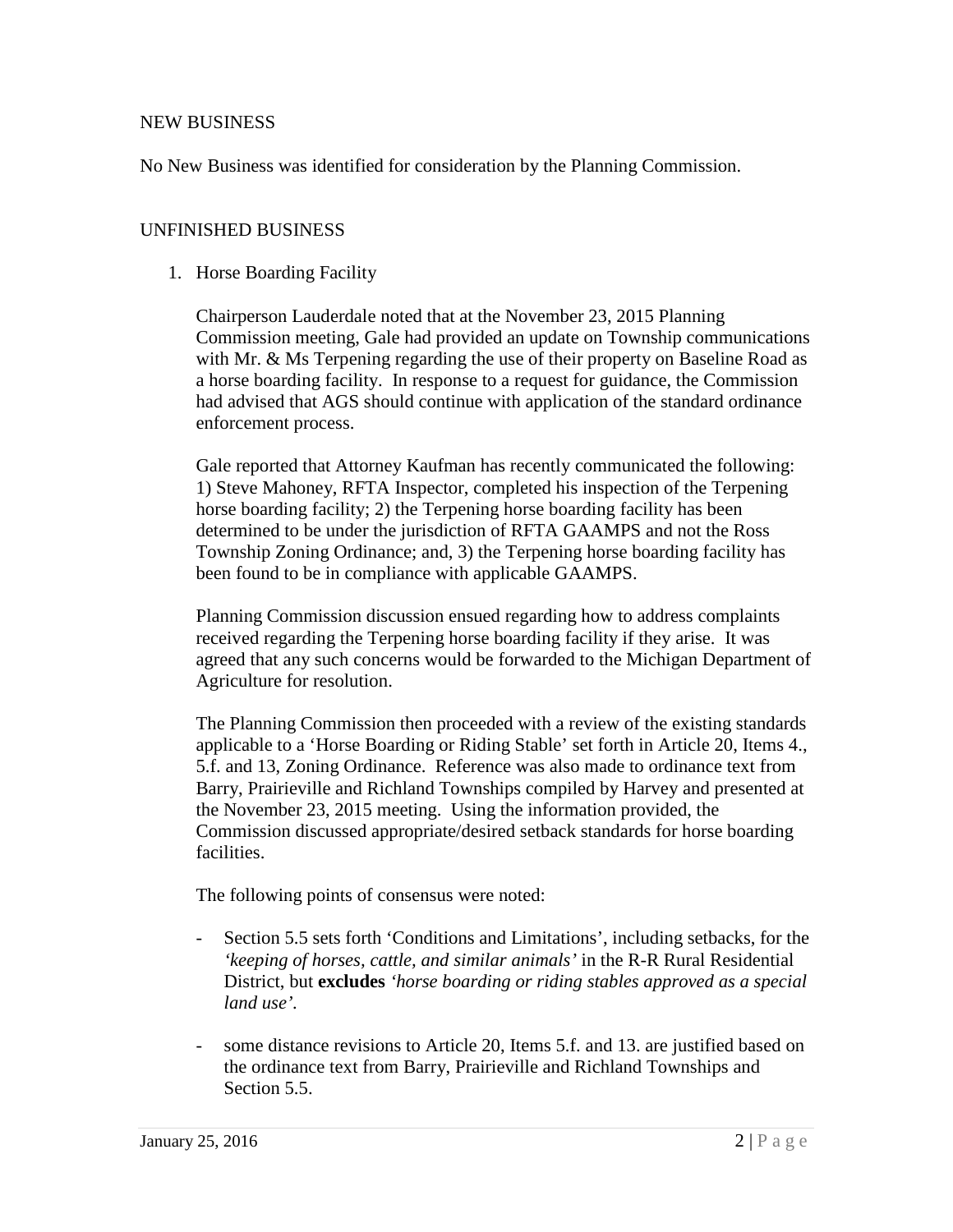- Proposed revisions to Article 20 include:
	- 1) change Item 5f (1000 ft) to 5b (50 ft)
	- 2) replace Item 13.A. 'Setback of buildings and associated activities from property lines' with the text from Section 5.5. D. 1, 2, 4 and E. 1.
	- 3) Revise Item 13.B.8 to read: 'Areas used for the temporary storage of manure shall be not less than two hundred (200) feet from a public street or any adjoining residence under separate ownership *and shall be not less than 75 feet from the property line.* All accumulation of manure shall be removed periodically to prevent a nuisance or annoyance to adjoining property owners.'

Harvey was directed to prepare the proposed revisions for consideration by the Planning Commission at the February 22, 2016 meeting.

2. Dock Rental Issue - Section 17.2 Boathouses and Dock Regulations.

The Planning Commission referenced draft text prepared by AGS and provided at the October 26, 2015 meeting. Specifically, the draft text proposed adding subsections 5. and 6. to Section 17.2 B. It was noted that the proposed revisions had received discussion in October and November and had been scheduled for continued review in January, 2016.

Reference was also made to ordinance text from Barry, Prairieville and Richland Townships compiled by Harvey and provided at the November 23, 2015 meeting.

After further review of the draft text, proposed subsections 5. and 6. were revised to read as follows:

5. Docks located on any lake or waterway being used as an accessory use for dwelling units located on any lake or waterway shall only be used by the present permanent resident(s) of the dwelling unit(s) and the property owner(s) of record of the parcel where the dock is located.

Commission members requested a legal opinion regarding the word *'and'* and if that should read *'and/or'.* Harvey will discuss with Attorney Thall prior to the February 22, 2016 meeting.

6. Docks located on an access lot shall only be used by an approved Access Lot Beneficiary who has the right of access by fee ownership, easement, or lease.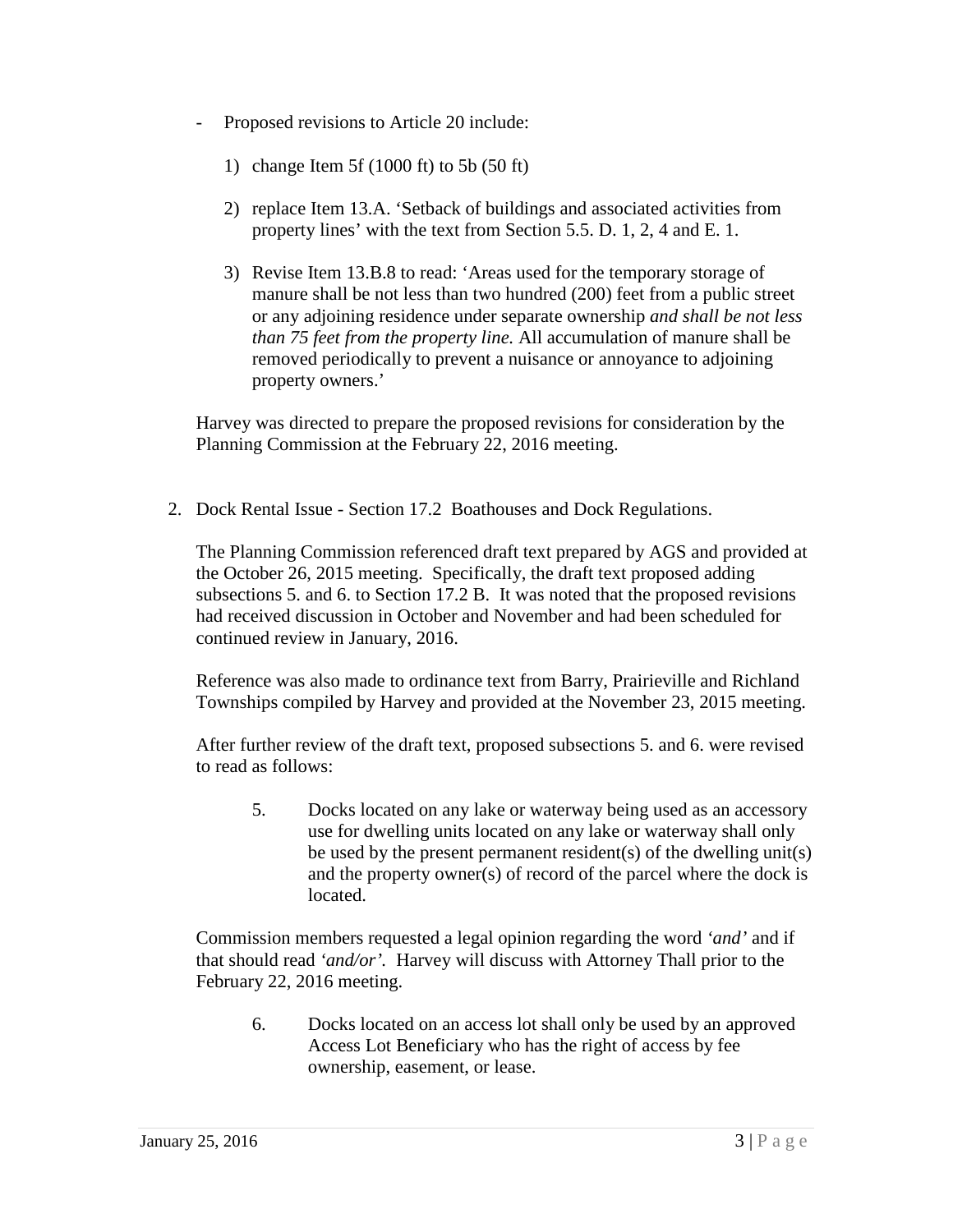Commission members requested a legal opinion regarding whether or not the words *'directly related to lease of the land'* should be added after the word *'lease'*. Harvey will discuss with Attorney Thall prior to the February 22, 2016 meeting.

3. Screening Standards

The Planning Commission referenced draft text dated November 23, 2015 (Draft #2). Harvey provided an overview of the revisions made in response to the Commission's review in October.

Referencing the table – Buffer Zone Requirements, Fry questioned if the C-1 District should be required to provide a 'B' Buffer Zone when adjacent to residential districts. He noted that the proposed 'C' Buffer Zone would not include a 'wall/berm' requirement. Lengthy discussion ensued regarding the content of the C-1 District (intent, allowed uses, design requirements) and the need/desire for a wall/berm in a C-1 area.

Due to the lateness of the hour, it was agreed that continued discussion of Draft #2 would be scheduled for the February, 2016 meeting.

4. Watershed Protection Strategies

Due to the lateness of the hour, discussion of the matter was postponed to the February, 2016 meeting.

5. Recreation Plan

Due to the lateness of the hour, discussion of the matter was postponed to the February, 2016 meeting.

6. Section 2.2 – Definition of 'Permanent Resident' (Rental of Residential Dwellings)

Although not on the Agenda, it was reminded that in the Planning Commission's November 23, 2015 discussion of the definition of 'permanent resident' and the application of same, AGS had been asked to '*provide an analysis of the complaints received related to this issue, specifically in relation to the number of dwellings in the Township.'*